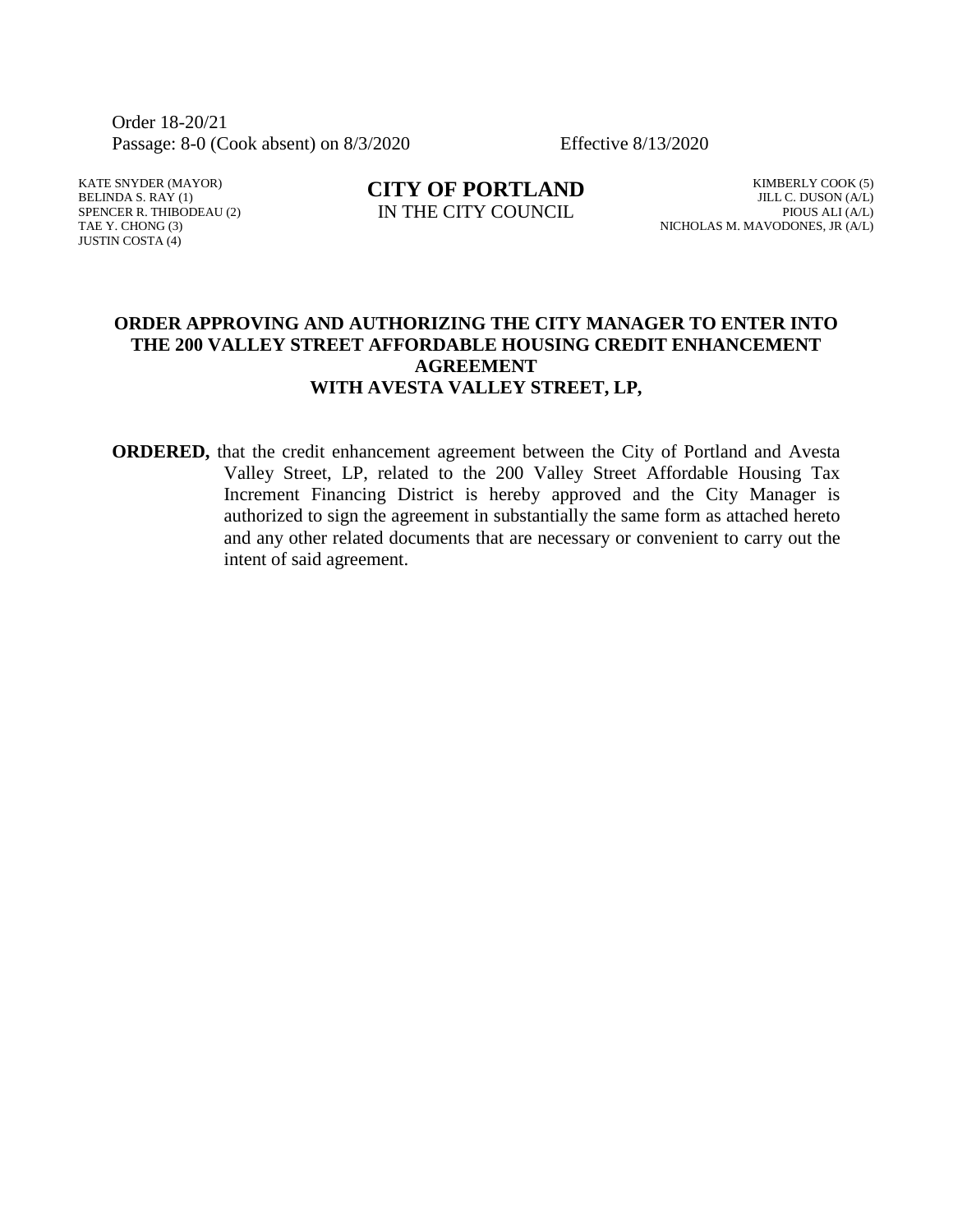Attachment 8 MaineHousing Application Exhibit E Development Program *200 Valley Street Affordable Housing Development and Tax Increment Financing District*

# **CREDIT ENHANCEMENT AGREEMENT**

## **between**

# **THE CITY OF PORTLAND, MAINE**

**and**

# **AVESTA VALLEY STREET LP**

**DATED: \_\_\_\_\_\_\_\_\_\_\_\_\_\_\_** \_\_\_**, 2020**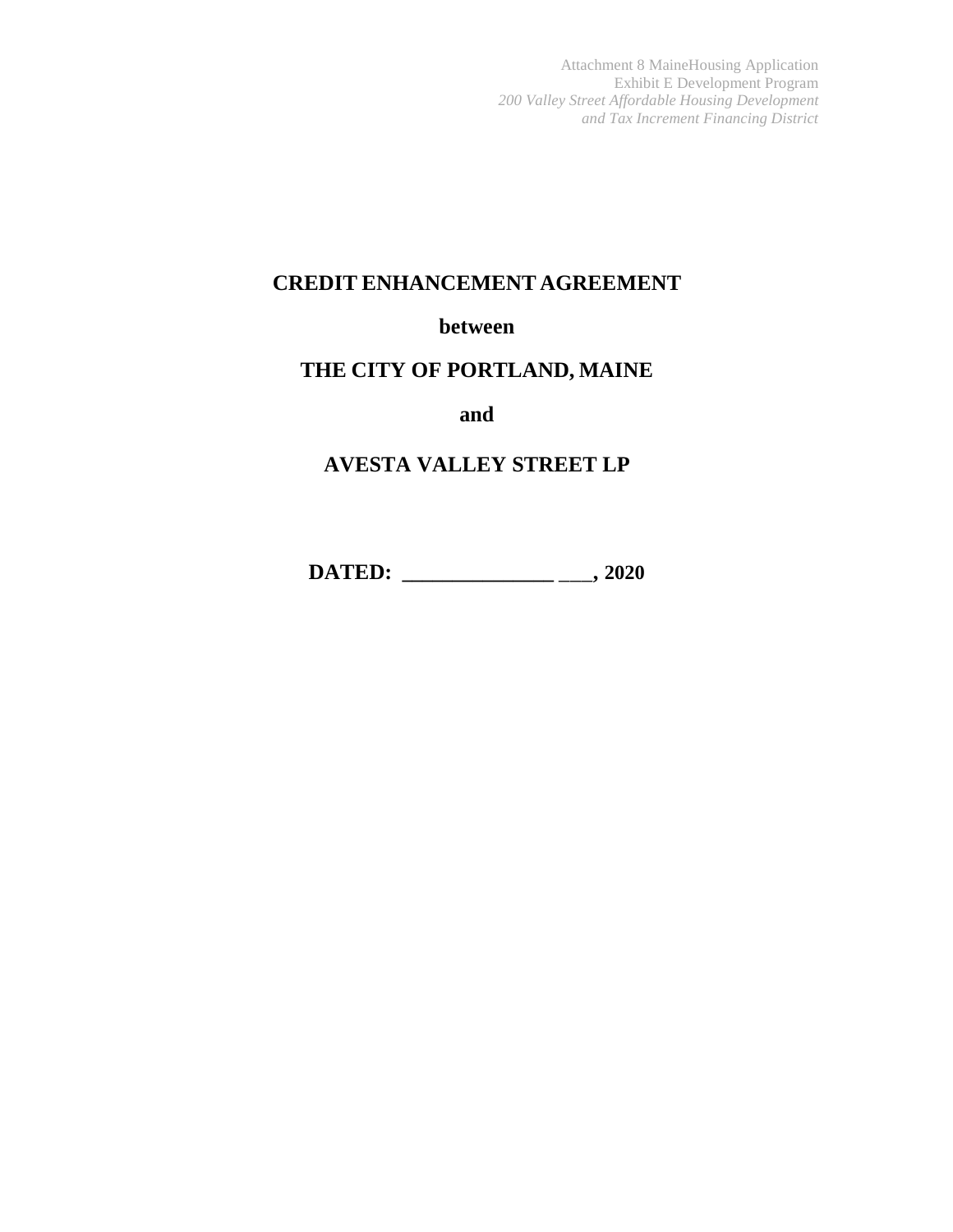# **TABLE OF CONTENTS**

| <b>ARTICLE I</b>   |                                                                                 |  |
|--------------------|---------------------------------------------------------------------------------|--|
|                    |                                                                                 |  |
|                    |                                                                                 |  |
|                    |                                                                                 |  |
| <b>ARTICLE II</b>  |                                                                                 |  |
|                    | AFFORDABLE HOUSING DEVELOPMENT PROGRAM FUND AND FUNDING                         |  |
|                    |                                                                                 |  |
|                    |                                                                                 |  |
|                    |                                                                                 |  |
|                    | Section 2.3. Captured Assessed Value; Deposits into Development Program Fund 5  |  |
|                    |                                                                                 |  |
|                    |                                                                                 |  |
| <b>ARTICLE III</b> |                                                                                 |  |
|                    |                                                                                 |  |
|                    |                                                                                 |  |
|                    |                                                                                 |  |
|                    |                                                                                 |  |
|                    |                                                                                 |  |
|                    |                                                                                 |  |
| <b>ARTICLE IV</b>  |                                                                                 |  |
|                    |                                                                                 |  |
|                    | Section 4.1. Pledge of and Grant of Security Interest in Developer Project Cost |  |
|                    |                                                                                 |  |
|                    |                                                                                 |  |
|                    |                                                                                 |  |
|                    |                                                                                 |  |
|                    |                                                                                 |  |
| <b>ARTICLE V</b>   |                                                                                 |  |
|                    |                                                                                 |  |
|                    |                                                                                 |  |
|                    |                                                                                 |  |
|                    |                                                                                 |  |
| <b>ARTICLE VI</b>  |                                                                                 |  |
|                    |                                                                                 |  |
|                    |                                                                                 |  |
|                    |                                                                                 |  |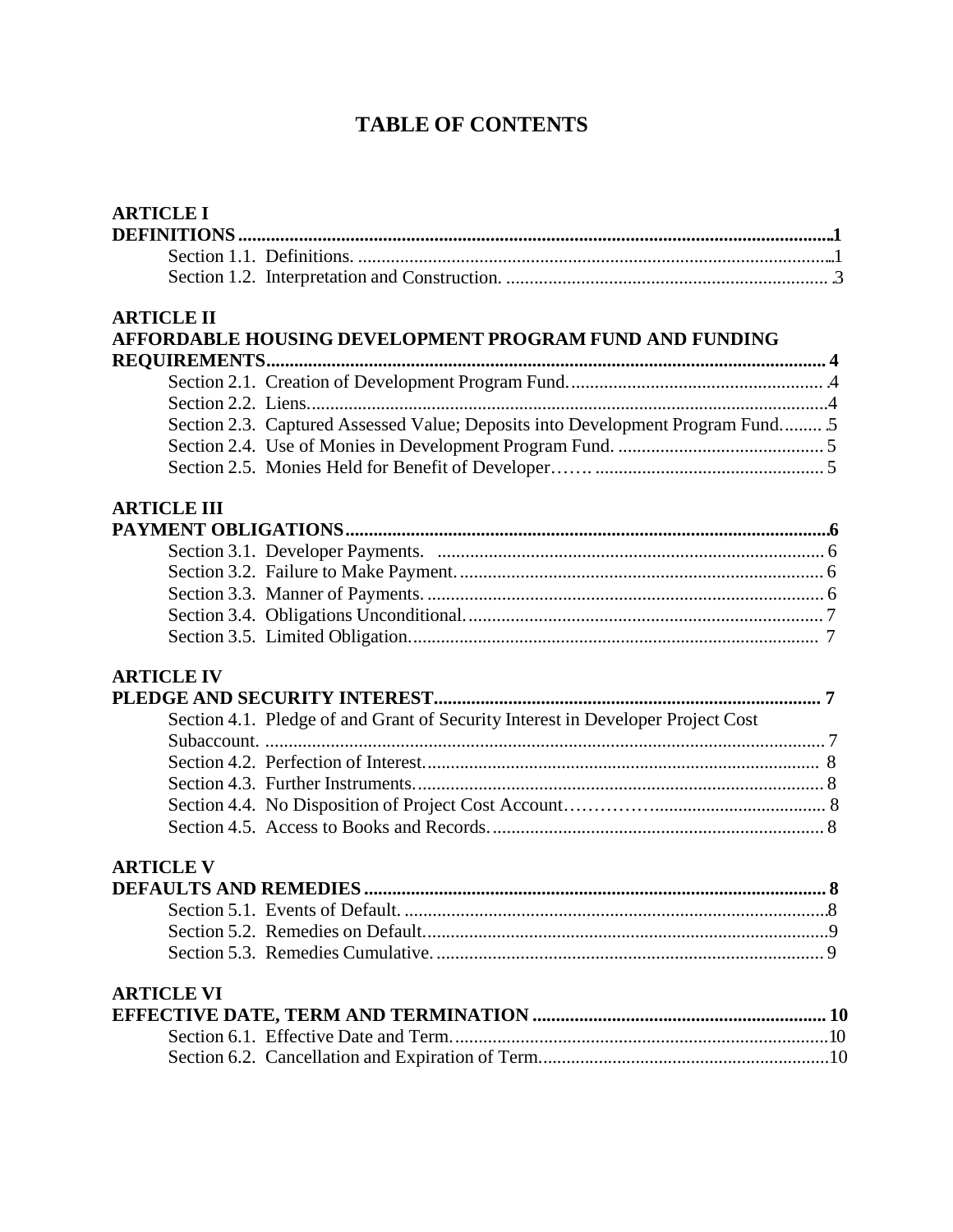# **ARTICLE VII**

| Section 7.1. Consent to Pledge, Collateral Assignment Or Grant of a Security Interest 10 |  |
|------------------------------------------------------------------------------------------|--|
|                                                                                          |  |
|                                                                                          |  |

# **ARTICLE VIII**

# **EXHIBITS**

Exhibit 1 Copy of District Map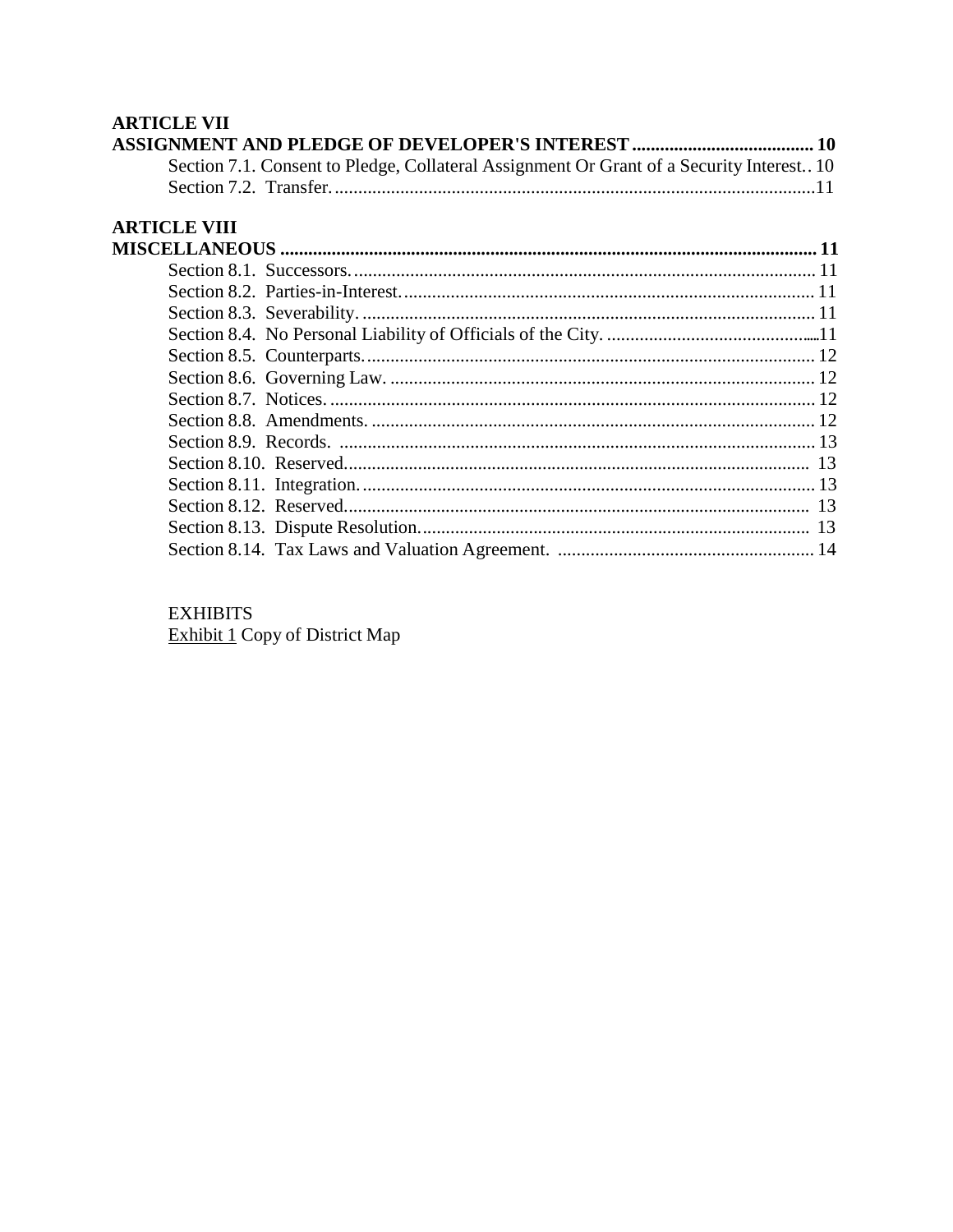**THIS CREDIT ENHANCEMENT AGREEMENT** dated as of [Enter Date, 2020], between the City of Portland, Maine, a municipal body corporate and politic and a political subdivision of the State of Maine (the "City"), and Avesta Valley Street LP, a Maine Limited Partnership (the "Developer").

#### **WITNESSETH THAT**

**WHEREAS**, the City designated the *200 Valley Street Municipal Affordable Housing Development and Tax Increment Financing District* pursuant to Chapter 206 of Title 30-A of the Maine Revised Statutes, as amended, by action of the City Council at a meeting of the City Council held on August 3, 2020, Order \_\_\_\_\_\_\_- 19/20 (the "Vote") and pursuant to the same Vote adopted an affordable housing development program, including a financial plan, for the District (the "Development Program"); and

**WHEREAS**, the City received the approval of the District and the Development Program by Maine State Housing Authority ("MSHA") on [Enter Date of District Approval by MaineHousing] and anticipates the approval of the amended District and the Development Program by MSHA; and

**WHEREAS**, the Development Program contemplates the execution and delivery of a credit enhancement agreement between the City and the Developer, and the City approved the execution and delivery of a credit enhancement agreement as described in the Development Program pursuant to the Vote, and the City and the Developer desire and intend that this Credit Enhancement Agreement be and constitute the Credit Enhancement Agreement contemplated and described in the Development Program in the name of and on behalf of the City; and

**NOW, THEREFORE,** in consideration of the foregoing and in consideration of the mutual promises and covenants set forth herein, the parties hereby agree as follows:

# **ARTICLE I DEFINITIONS**

### *Section 1.1. Definitions.*

The terms defined in this Article I shall, for all purposes of this Agreement, have the meanings herein specified, unless the context clearly requires otherwise:

"Act" means chapter 206 of Title 30-A of the Maine Revised Statutes and regulations adopted thereunder, as amended from time to time.

"Agreement" shall mean this Credit Enhancement Agreement between the City and the Developer dated as of the date set forth above, as such may be amended from time to time.

"Authority" means the Maine State Housing Authority.

"Captured Assessed Value" means the amount, stated as a percentage, of the Increased Assessed Value of the District that is retained in each Tax Year during the term of the District, as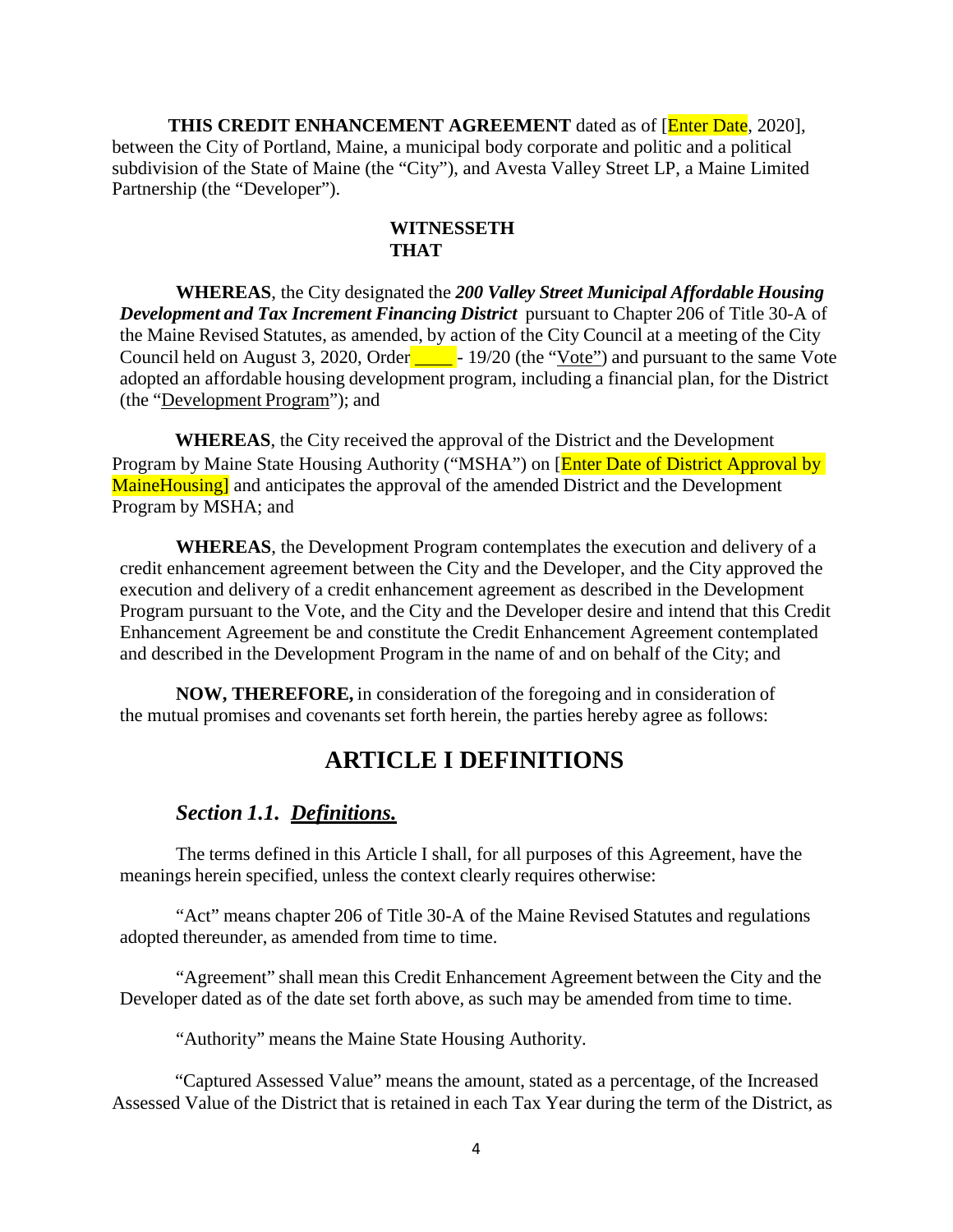specified in Section 2.3 hereof, to fund Project costs authorized in the Development Program.

"City" shall have the meaning given such term in the first paragraph hereto.

"Current Assessed Value" means the then-current assessed real property value of the District as determined by the City Tax Assessor as of April 1 of each Tax Year that the District remains in effect.

"Development Program" shall have the meaning given such term in the recitals hereto.

"Development Program Fund" means the Affordable Housing Development Program Fund described in the Development Program and established and maintained pursuant to Article II hereof and 30-A M.R.S.A. § 5250-A(3)(A) consisting of the account further described herein.

"Director" means the Director of the Maine State Housing Authority.

"District" shall mean the lot or parcel of land on which the Project is located. A copy of the District map is attached hereto as Exhibit 1 as well as an informational map showing the Project in the District.

"Effective Date of the Development Program" means the start date identified in Section 2.08 of the Development Program.

"Fiscal Year" means July 1 to June 30 each year or such other fiscal year as the City may from time to time establish.

"Increased Assessed Value" means, for each Fiscal Year during the term of this Agreement, the amount by which the Current Assessed Value for such year exceeds the Original Assessed Value. If the Current Assessed Value is less than or equal to the Original Assessed Value in any given Tax Year, there is no Increased Assessed Value in that year.

"Original Assessed Value" means Two Hundred Forty-Six Thousand Seven Hundred Dollars (\$246,700), which is the taxable assessed real property value of the District as of March 31, 2020 (April 1, 2019).

"Non-Captured Increased Assessed Value" means, for each Fiscal Year during the term of this Agreement, the difference between the Increased Assessed Value and the Captured Assessed Value.

"Project" means the planned sixty (60) unit mixed-income housing project to be named Valley Street Apartments located in the District.

"Project Cost Account" means the project cost account associated with the Project as described in the Development Program and established and maintained pursuant to Title 30-A M.R.S.A.  $\S$  5250-A(3)(A)(1) and Article II hereof.

"Property Taxes" means any and all *ad valorem* property taxes levied, charged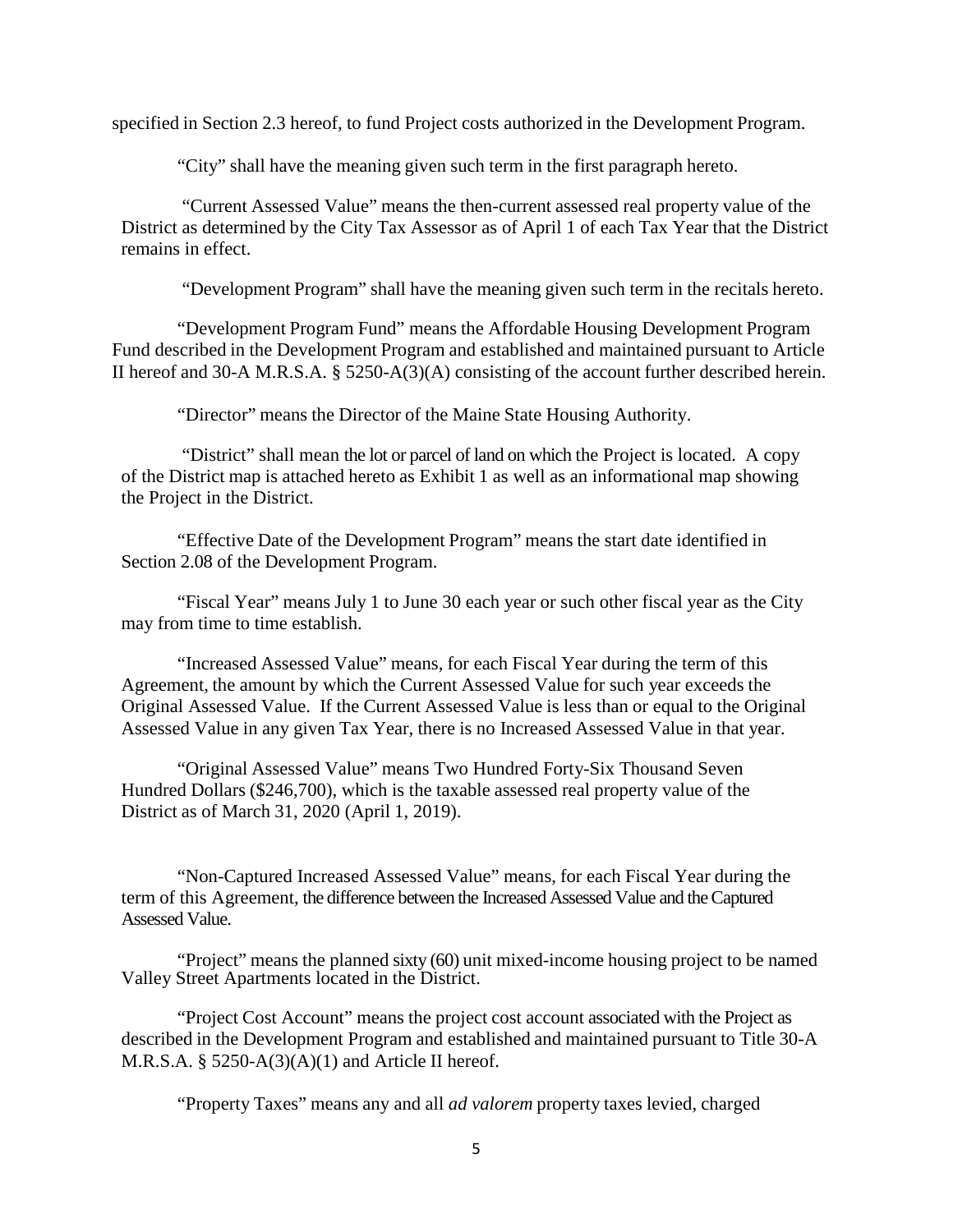or assessed against the Project located in the District by the City, or on its behalf.

"State" means the State of Maine

 "Tax Increment Revenues" means that portion of all real property taxes assessed and paid to the City in any Tax Year, in excess of any state, or special district tax, upon the Increased Assessed Value.

"Tax Payment Date" means the later of the date(s) on which property taxes levied by the City are due and payable, in full, from owners of property located within the City, or are actually paid to the City with respect to taxable property located within the District.

"Tax Year" shall have the meaning given such term in 30-A M.R.S.A. § 5246(16), as amended, to wit: April 1 to March 31.

# *Section 1.2. Interpretation and Construction.*

In this Agreement, unless the context otherwise requires:

(a) The terms "hereby," "hereof," "hereto," "herein," "hereunder" and any similar terms, as used in this Agreement, refer to this Agreement, and the term "hereafter" means after, and the term "heretofore" means before, the date of delivery of this Agreement.

(b) Words importing a particular gender mean and include correlative words of every other gender and words importing the singular number mean and include the plural number and vice versa.

(c) Words importing persons mean and include firms, associations, partnerships (including limited partnerships), trusts, corporations and other legal entities, including public or governmental bodies, as well as any natural persons.

(d) Any headings preceding the texts of the several Articles and Sections of this Agreement, and any table of contents or marginal notes appended to copies hereof, shall be solely for convenience of reference and shall not constitute a part of this Agreement, nor shall they affect its meaning, construction or effect.

(e) All approvals, consents and acceptances required to be given or made by any signatory hereto shall not be withheld unreasonably.

All notices to be given hereunder shall be given in writing and, unless a certain number of days is specified, within a reasonable time.

(g) If any clause, provision or Section of this Agreement shall be ruled invalid by any court of competent jurisdiction, the invalidity of such clause, provision or Section shall not affect any of the remaining provisions hereof.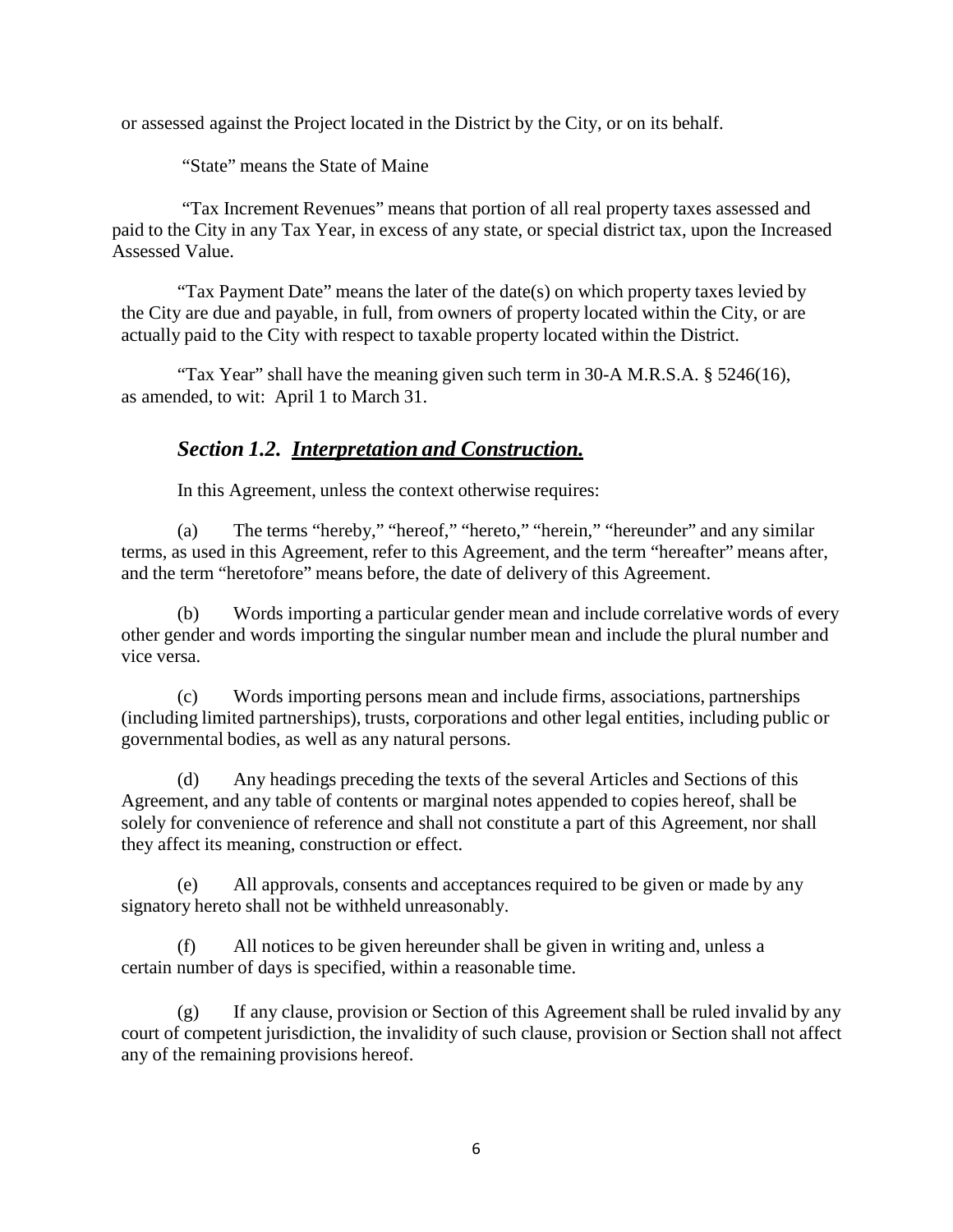# **ARTICLE II AFFORDABLE HOUSING DEVELOPMENT PROGRAM FUND AND FUNDING REQUIREMENTS**

## *Section 2.1. Creation of Development Program Fund.*

Within sixty (60) days after the Effective Date of the Development Program, the City shall create and establish a segregated fund in the name of the City designated as the "200 Valley Street Municipal Affordable Housing Development and Tax Increment Financing District Program Fund" (hereinafter the "Development Program Fund") pursuant to, and in accordance with the terms and conditions of the Development Program and 30-A M.R.S.A. § 5250-A(3). The Development Program Fund shall consist of the Project Cost Account which is pledged to and charged with the payment of Project costs described in the Development Program, as provided in 30-A M.R.S.A.§ 5250-A(3)(A)(1). The Developer Project Cost Subaccount is pledged to and charged with the payment of costs in the manner and priority provided in Section 3.1(b) below.

# *Section 2.2. Liens.*

The City shall not create any liens, encumbrances or other interests of any nature whatsoever, nor shall it hypothecate the Project Cost Account described in Section 2.1 hereof or any funds therein, other than the interest in favor of Developer hereunder; provided, however, that nothing herein shall prohibit the creation of property tax, sewer or other liens on property in the District in accordance with and entitled to priority pursuant to Maine law.

# *Section 2.3. Captured Assessed Value; Deposits into Development Program Fund.*

(a) Each Tax Year during the term of this Agreement, commencing with the Tax Year beginning April 1, 2020 and continuing thereafter through the Tax Year beginning April 1, 2049 (collectively the "CEA Years"), the City shall retain in the District seventy-five percent (75%) of the Increased Assessed Value as Captured Assessed Value. The remaining 25% of the Increased Assessed Value is referred to herein as the "Non-Captured Increased Assessed Value."

In the event of a revaluation of taxable property within the City, the Captured Assessed Value of this District may be adjusted in proportion to the change in taxable assessed property valued within the District in the year of the revaluation resulting from such revaluation.

(b) For each of the CEA Years, the City shall deposit into the Development Program Fund contemporaneously with each payment of Property Taxes during the term of this Agreement an amount equal to seventy-five percent (75%) of that portion of the payment of Property Taxes constituting Tax Increment Revenues. The City shall deposit such 75% portion into the Project Cost Account. The remaining 25% portion of the payment of Property Taxes constituting Tax Increment Revenues, which arise from Non-Captured Increased Assessed Value, shall be deposited into the City's general fund.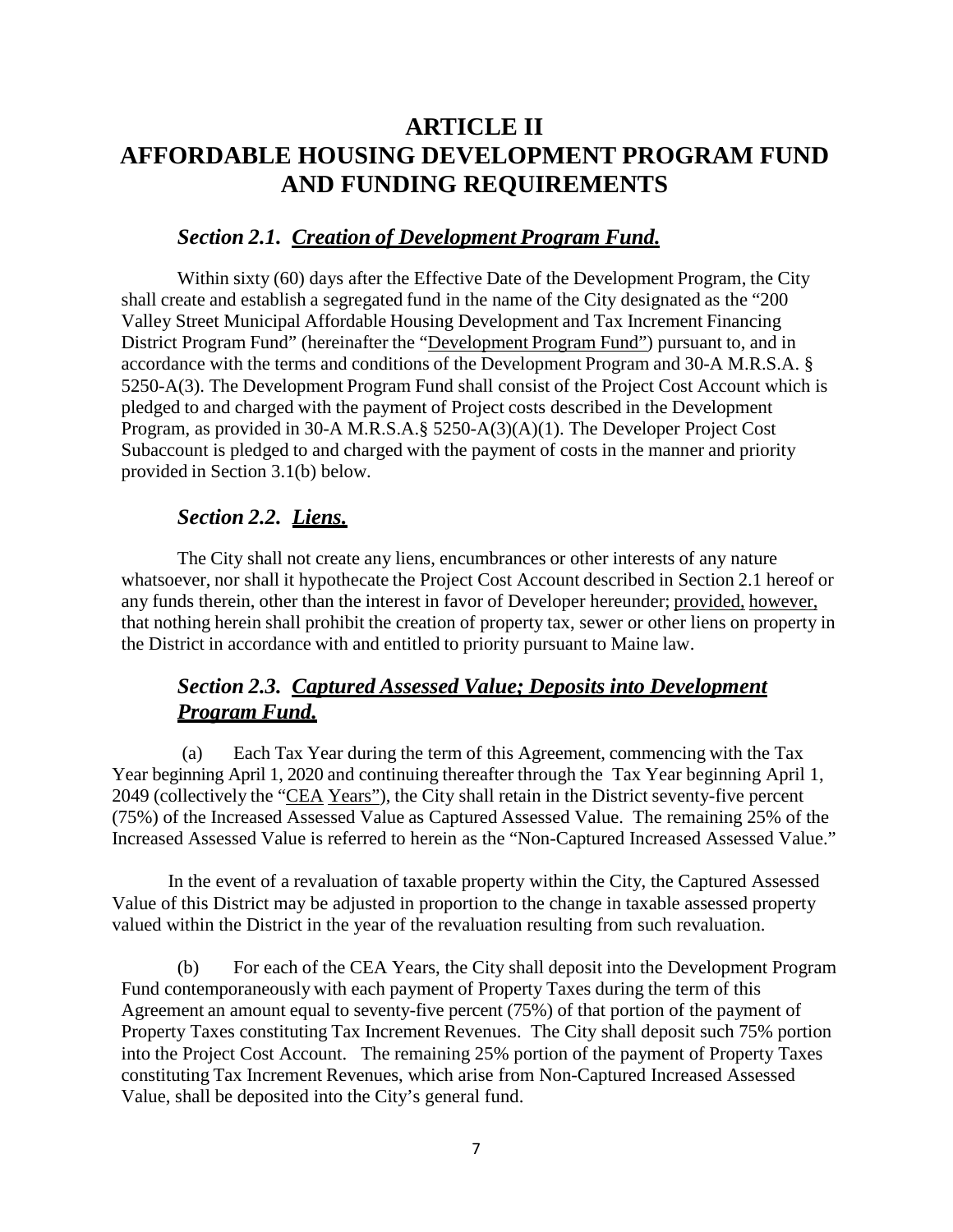(c) Notwithstanding anything herein to the contrary, if the District property becomes exempt from the obligation to pay property taxes, after application by the owner of the District property to the City for such exemption, then upon the granting of such exemption, this Agreement shall terminate and no further deposit or payment obligations on the part of the City shall exist.

(d) Any and all revenues resulting from investment earnings on deposits in the Development Program Fund shall be retained in the Development Program Fund and applied for Development Program purposes relating to the Development Program Fund as prescribed by 30-A M.R.S.A Section 5250-A(3), subject to the payment obligations set forth in Article III below.

### *Section 2.4. Use of Monies in Development Program Fund.*

All monies in the Development Program Fund that are allocable to and/or deposited in Project Cost Account shall in all cases be used and applied to fund fully the City's payment obligations to Developer as described in Articles II and III hereof. Developer shall be obligated to use such payments for operating costs of the Project and credit enhancement pursuant to the Development Program and Title 30-A M.R.S.A. § 5249.

### *Section 2.5. Monies Held for Benefit of Developer.*

All monies required to be deposited with or paid into Project Cost Account under the provisions hereof and the provisions of the Development Program shall be held by the City for the benefit of Developer, subject to the payment obligations set forth in Article III below.

# **ARTICLE III PAYMENT OBLIGATIONS**

### *Section 3.1. Developer Payments.*

(a) On an annual basis, the City agrees to pay Developer, within thirty (30) days of the end of each Fiscal Year, all amounts then on deposit in the Project Cost Account.

(b) Notwithstanding anything to the contrary contained herein, if, with respect to any Tax Payment Date, any portion of the property taxes assessed against real or personal property located in the District remain unpaid, because of a bona fide valuation dispute being pursued by Developer, the property taxes actually paid with respect to such Tax Payment Date shall, first, be applied to taxes due on account of Original Assessed Value and deposited into the City's general fund; and second, shall constitute payment of Property Taxes with respect to Non-Captured Increased Assessed Value and deposited into the City's general fund; and third, shall constitute payment of Property Taxes with respect to Captured Assessed Value, to be applied to payment of Developer 's share of the Tax Increment Revenues for the year concerned and deposited into the Project Cost Account.

(c) Notwithstanding anything to the contrary contained herein, if, with respect to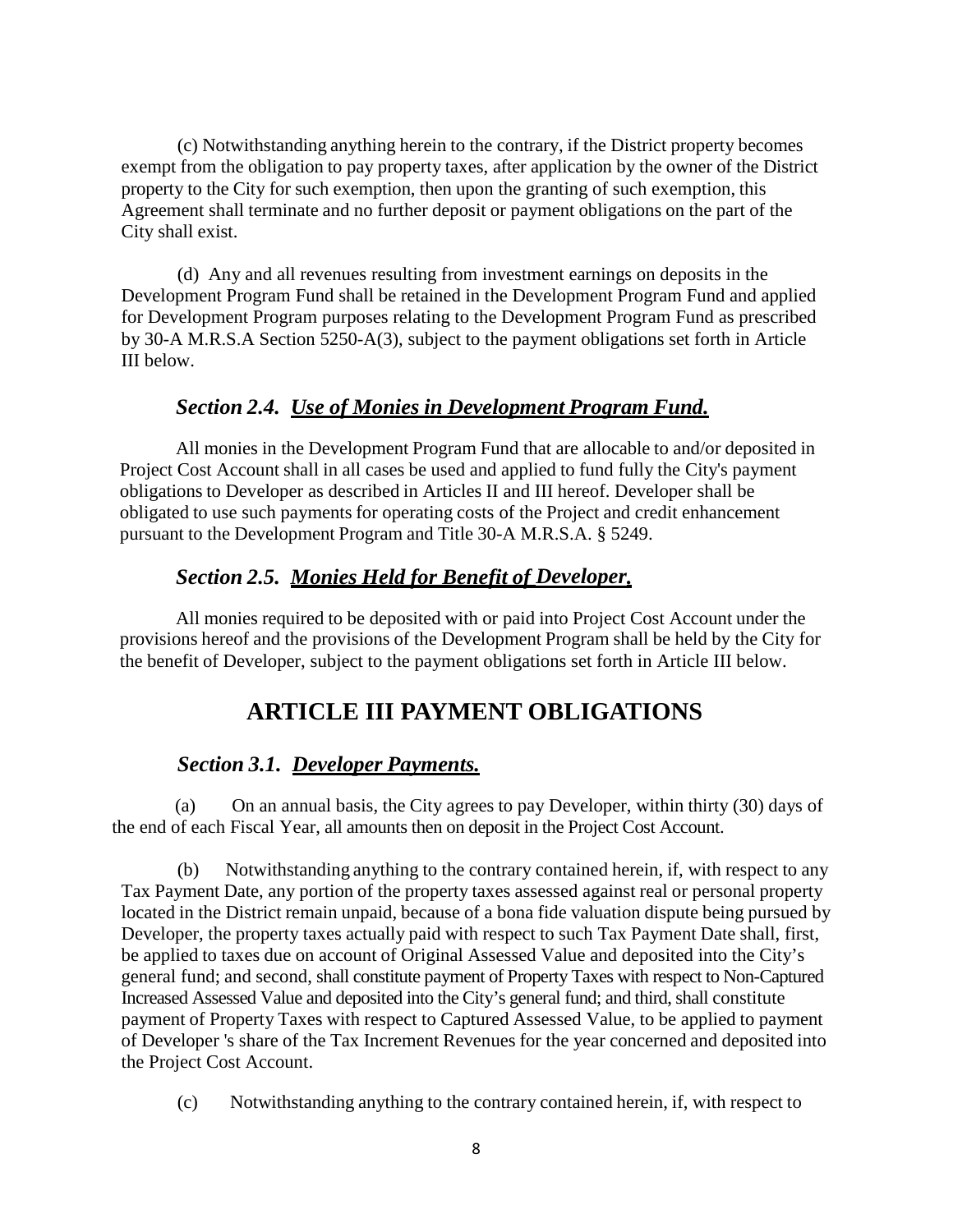any Tax Payment Date, any portion of the property taxes assessed against real or personal property located in the District remain due to the City from and unpaid by Developer, for any reason other than a bona fide valuation dispute, or if any portion of any other fee or charge due to the City by Developer, including but not limited to sewer or stormwater fees, ambulance fees, or assessments, remain unpaid, no payment of Developer 's share of the Tax Increment Revenues for the year concerned will be deposited into the Project Cost Account until such property taxes assessed against real or personal property located in the District, and other fees, charges, and assessments are paid in full.

(d) Annually, Developer will provide financial statements as back-up documentation of Project Costs for its TIF payments, which documentation will be kept confidential by the City.

(e) Prior to receiving the first payment under this Agreement, Developer shall provide evidence reasonably satisfactory to the City of the Developer's ability to complete the Project in accordance with State law. Reasonably satisfactory evidence shall include documentation that the Developer has closed on complete financing for the Project.

(f) On a monthly basis during the course of construction of the Project, Developer must provide documentation in a form reasonably satisfactory to the City demonstrating that all firms employed in the construction phase of the Project have compensated their employees, at all relevant times, the current wage rates and fringe benefits as required under applicable state prevailing wage law, 26 M.R.S. §1306, or the City's minimum wage requirements set forth in Chapter 33, Sections 1-12 of the Portland City Code, whichever is greater. The City will provide the Developer with information that the Developer must include in all bid materials that the Developer provides to prospective contractors who may bid on the project to ensure that the wage requirements set forth in this section are met.

(g) Developer must provide evidence reasonably satisfactory to the City demonstrating that the Project was designed, constructed and rehabilitated in accordance with the City's Green Building Code set forth in Chapter 6, Article VII, of the Portland City Code.

### *Section 3.2. Failure to Make Payment.*

In the event the City should fail to, or be unable to, make any of the payments at the time and in the amount required under the foregoing provisions of this Article III including in the event that the amount deposited into Project Cost Account is insufficient to reimburse Developer for the full amount due to Developer under this Agreement, the amount or installment so unpaid shall continue as a limited obligation of the City, under the terms and conditions hereinafter set forth, until the amount unpaid shall have been fully paid. Developer shall have the right to initiate and maintain an action to specifically enforce the City's obligations hereunder, including without limitation, the City's obligation to deposit Tax Increment Revenues to Project Cost Account and its obligation to make payment out of Project Cost Account to Developer.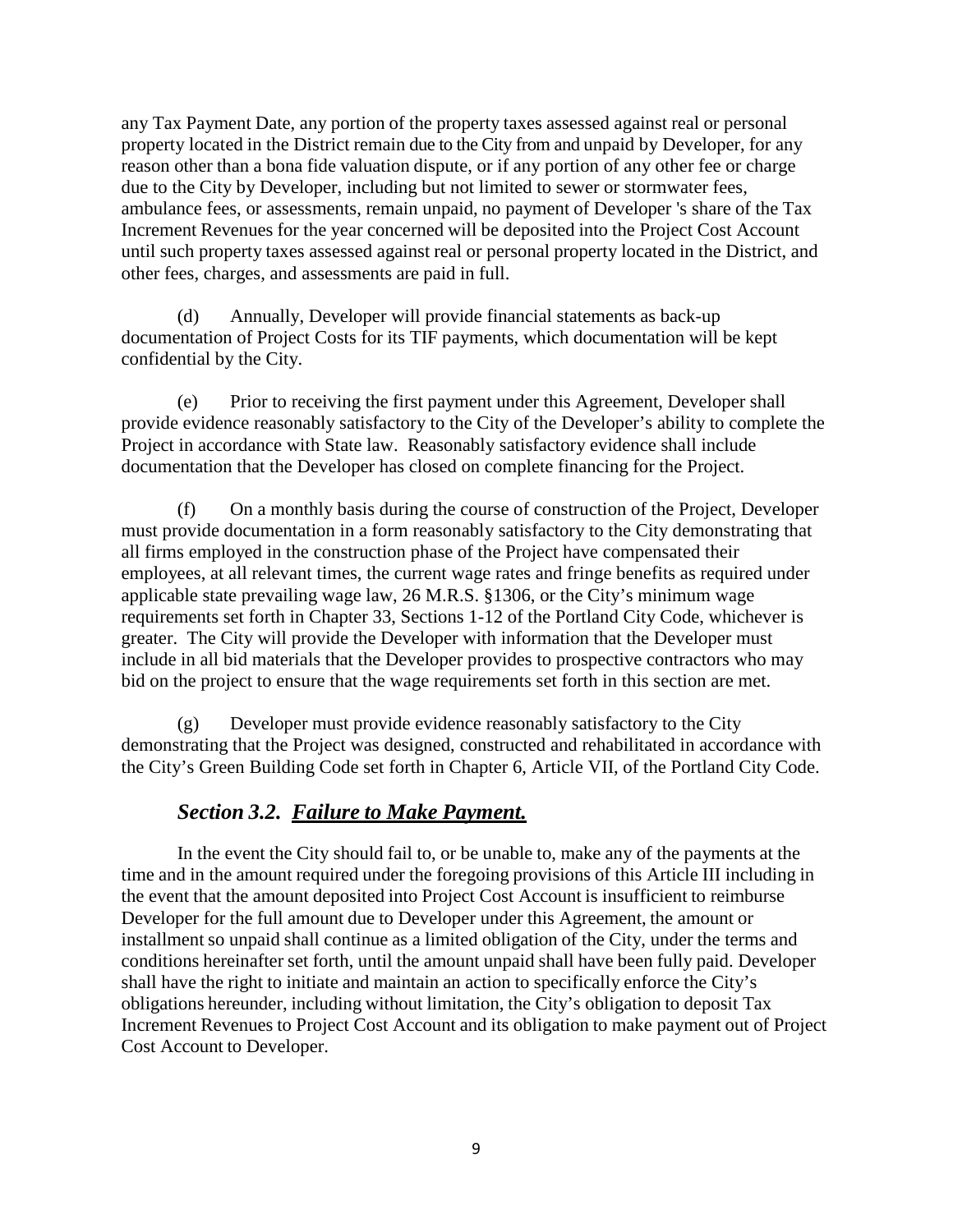### *Section 3.3. Manner of Payments.*

The payments provided for in this Article III shall be paid directly to Developer at the address specified in Section 8.7 hereof in the manner provided hereinabove by check drawn on the City.

## *Section 3.4. Obligations Unconditional.*

Subject to Developer's compliance with the terms and conditions of this Agreement, the obligations of the City to make the payments described in this Agreement in accordance with the terms hereof shall be absolute and unconditional, and the City shall not suspend or discontinue any payment hereunder or terminate this Agreement for any cause, other than pursuant to this Agreement or by court order or by reason of a final judgment by a court of competent jurisdiction that the District is invalid or otherwise illegal.

## *Section 3.5. Limited Obligation.*

The City's obligations of payment hereunder shall be limited obligations of the City payable solely from Tax Increment Revenues pledged therefor under this Agreement. The City's obligations hereunder shall not constitute a general debt or a general obligation or charge against or pledge of the faith and credit or taxing power of the City, the State of Maine, or of any municipality or political subdivision thereof, but shall be payable solely from that portion of Tax Increment Revenues payable to Developer hereunder, whether or not actually deposited into the Project Cost Account in the Development Program Fund. This Agreement shall not directly, indirectly or contingently obligate the City, the State of Maine, or any other City or political subdivision to levy or to pledge any form of taxation whatever therefor or to make any appropriation for their payment, excepting the pledge of the Tax Increment Revenues established under this Agreement.

# **ARTICLE IV PLEDGE AND SECURITY INTEREST**

# *Section 4.1. Pledge of and Grant of Security Interest in Developer Project Cost Subaccount.*

In consideration of this Agreement and other valuable consideration and for the purpose of securing payment of the amounts provided for hereunder to Developer by the City, according to the terms and conditions contained herein, and in order to secure the performance and observance of all of the City's covenants and agreements contained herein, the City does hereby grant a security interest in and pledge Project Cost Account described in Section 2.1 hereof and all sums of money and other securities and investments therein to Developer.

## *Section 4.2. Perfection of Interest.*

(a) Upon written request by Developer, the City will establish the Project Cost Account described in Section 2.1 hereof as a segregated fund under the control of an escrow agent, trustee or other fiduciary selected by Developer so as to perfect Developer's interest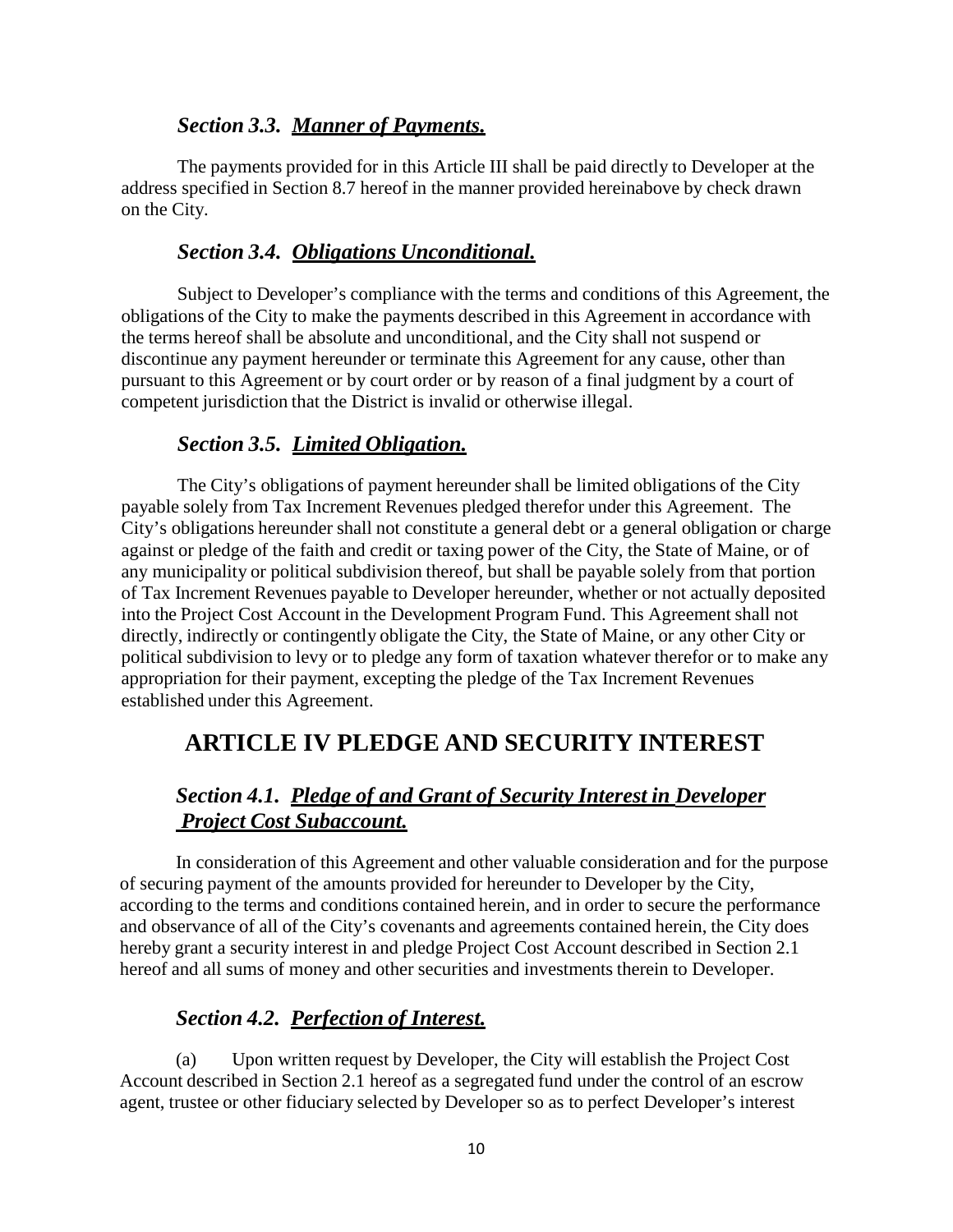therein. The cost of establishing and monitoring such a fund (including the cost of counsel to the City with respect thereto) shall be borne exclusively by Developer. In the event such a fund is established under the control of a trustee or fiduciary, the City shall cooperate with Developer in causing appropriate financing statements and continuation statements naming Developer , or its designee, as pledgee of all such amounts from time to time on deposit in the fund to be duly filed and recorded in the appropriate state offices as required by and permitted under the provisions of the Maine Uniform Commercial Code or other similar law as adopted in the State of Maine and any other applicable jurisdiction, as from time to time amended, in order to perfect and maintain the security interests created hereunder.

(b) In the event Developer requires the establishment of a segregated fund in accordance with this Section 4.2, the City's responsibility shall be expressly limited to delivering the amounts required by this Agreement to the escrow agent, trustee or other fiduciary designated by Developer. The City shall have no liability for payment over of the funds concerned to Developer by any such escrow agent, trustee or other fiduciary, or for any misappropriation, investment losses or other losses in the hands of such escrow agent, trustee or other fiduciary. Notwithstanding any change in the identity of Developer 's designated escrow agent, trustee or other fiduciary, the City shall have no liability for misdelivery of funds if delivered in accordance with Developer 's most recent written designation or instructions actually received by the City.

## *Section 4.3. Further Instruments.*

The City shall, upon the reasonable request of Developer, from time to time execute and deliver such further instruments and take such further action as may be reasonable and as may be required to carry out the provisions of this Agreement; provided, however, that no such instruments or actions shall pledge the credit of the City; and provided further that the cost of executing and delivering such further instruments (including the reasonable and related costs of counsel to the City with respect thereto) shall be borne exclusively by Developer.

## *Section 4.4. No Disposition of Project Cost Account.*

Except as permitted hereunder, the City shall not sell, lease, pledge, assign or otherwise dispose, encumber or hypothecate any interest in Developer Project Cost Subaccount and will promptly pay or cause to be discharged or make adequate provision to discharge any lien, charge or encumbrance on any part thereof not permitted hereby.

# *Section 4.5. Access to Books and Records.*

All books, records and documents in the possession of either of the parties to this Agreement relating to the District, the Development Program, this Agreement and the monies, revenues and receipts on deposit or required to be deposited into the Project Cost Account shall at all reasonable times and upon reasonable notice be open to inspection by both parties to this Agreement, and the agents and employees of the parties to this Agreement.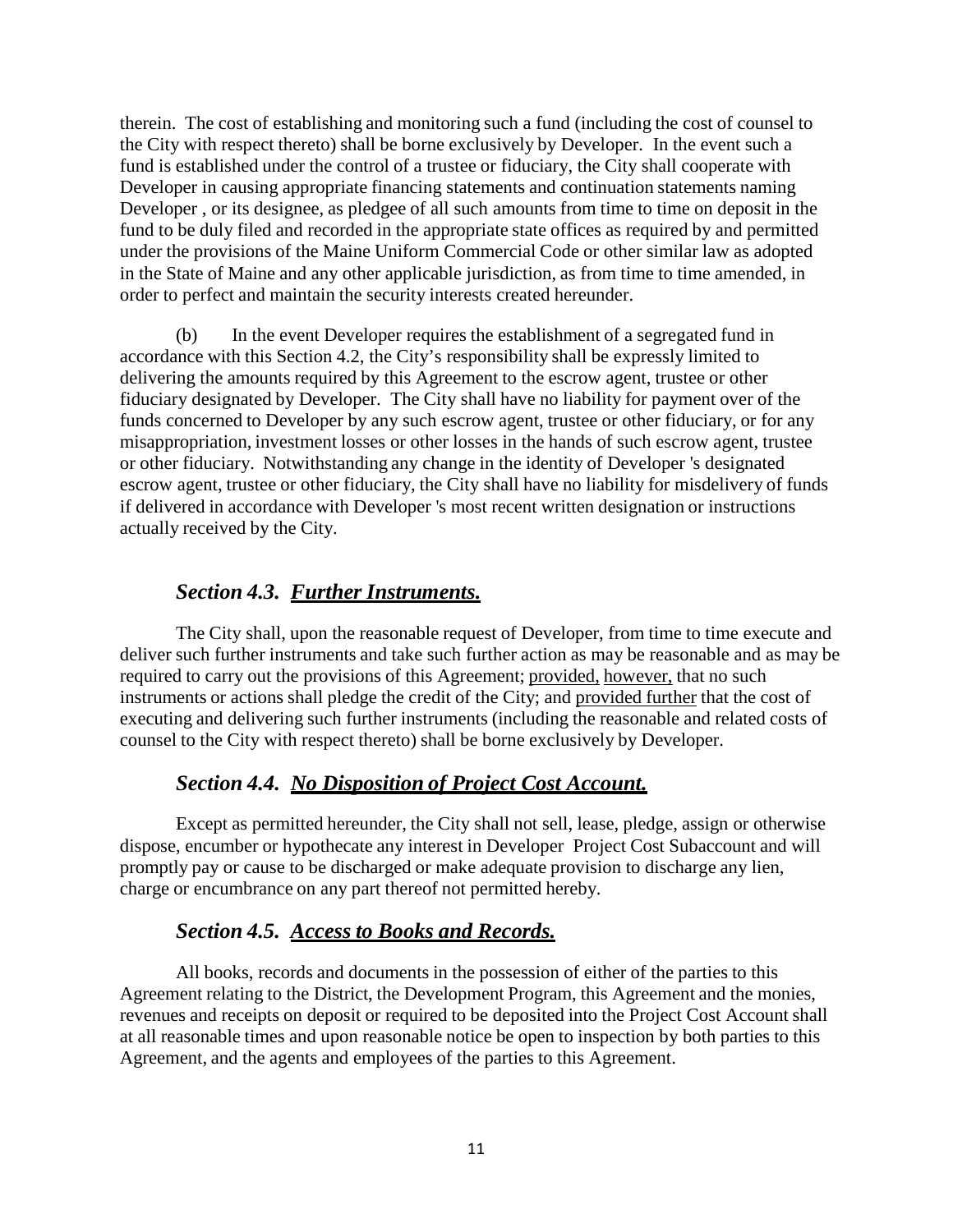# **ARTICLE V DEFAULTS AND REMEDIES**

## *Section 5.1. Events of Default.*

Each of the following events shall constitute and be referred to in this Agreement as an "Event of Default":

(a) Any failure by the City to pay any amounts due to Developer when the same shall become due and payable;

(b) Any failure by the City to make deposits into Project Cost Account as and when due;

(c) Any failure by the City or Developer to observe and perform in all material respects any covenant, condition, agreement or provision contained herein on the part of the City or Developer to be observed or performed, which failure is not cured within thirty (30) days following written notice thereof; and

(d) If a decree or order of a court or agency or supervisory authority having jurisdiction in the premises of the appointment of a conservator or receiver or liquidator of, any insolvency, readjustment of debt, marshaling of assets and liabilities or similar proceedings, or for the winding up or liquidation of Developer's affairs shall have been entered against the Developer or the Developer shall have consented to the appointment of a conservator or receiver or liquidator in any such proceedings of or relating to the Developer or of or relating to all or substantially all of its property, including without limitation the filing of a voluntary petition in bankruptcy by the Developer or the failure by the Developer to have an involuntary petition in bankruptcy dismissed within a period of ninety (90) consecutive days following its filing or in the event an order for release has been entered under the Bankruptcy Code with respect to the Developer.

(e) If any secured lender of Developer accelerates the indebtedness owed to it;

(f) If any written representation or warranty given to the City by Developer is knowingly incorrect or incomplete in any material respect, other than statements made about or in agreements with the City that were later changed by mutual consent;

(g) If Developer fails to maintain adequate surety bonding during construction at the levels and terms as may be required from time to time by the Developer's secured lenders and/or Developer allows mechanics' liens to encumber the Project for a period of more than sixty (60) days.

(h) Any discontinuance of the District property as "affordable housing," pursuant to the definition contained in Title 30-A M.R.S.A. Section 5246.

# *Section 5.2. Remedies on Default.*

Subject to the provisions contained in Section 8.13, whenever any Event of Default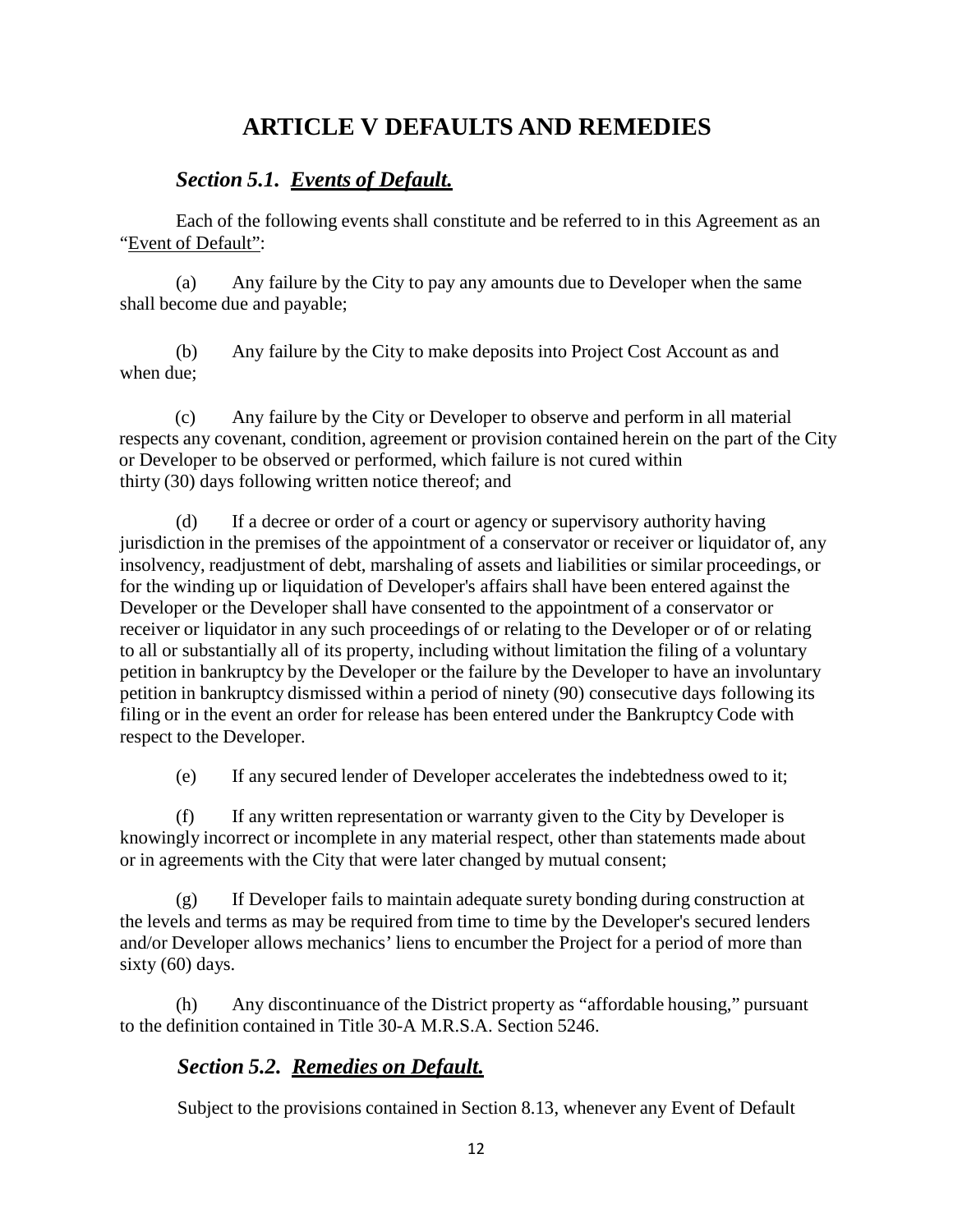described in Section 5.1 hereof shall have occurred and be continuing, the nondefaulting party, following the expiration of any applicable cure period, shall have all rights and remedies available to it at law or in equity, including the rights and remedies available to a secured party under the laws of the State of Maine, and may take whatever action as may be necessary or desirable to collect the amount then due and thereafter to become due, to specifically enforce the performance or observance of any obligations, agreements or covenants of the nondefaulting party under this Agreement and any documents, instruments and agreements contemplated hereby or to enforce any rights or remedies available hereunder. Further, the non-defaulting party may elect to terminate this Agreement upon 30 days' written notice to the defaulting party.

### *Section 5.3. Remedies Cumulative.*

Subject to the provisions of Section 8.13 below concerning dispute resolution, no remedy herein conferred upon or reserved to any party is intended to be exclusive of any other available remedy or remedies but each and every such remedy shall be cumulative and shall be in addition to every other remedy given under this Agreement or now or hereafter existing at law, in equity or by statute. Delay or omission to exercise any right or power accruing upon any Events of Default to insist upon the strict performance of any of the covenants and agreements herein set forth or to exercise any rights or remedies upon the occurrence of an Event of Default shall not impair any such right or power or be considered or taken as a waiver or relinquishment for the

future of the right to insist upon and to enforce, from time to time and as often as may be deemed expedient, by injunction or other appropriate legal or equitable remedy, strict compliance by the parties hereto with all of the covenants and conditions hereof, or of the rights to exercise any

such rights or remedies, if such Events of Default be continued or repeated.

# **ARTICLE VI EFFECTIVE DATE, TERM AND TERMINATION**

#### *Section 6.1. Effective Date and Term.*

Notwithstanding any other provision of this Agreement, this Agreement is conditioned upon receipt of the Director's unconditional approval of the City's designation of the District and adoption of the Development Program. Following execution and delivery of this Agreement, the Agreement shall not be or become binding and enforceable until receipt of such unconditional approval. Upon receipt of such approval, this Agreement shall remain in full force from the Effective Date of the Development Program, which is April 1, 2020, and shall expire March 31, 2050 or sooner upon the payment of all amounts due to Developer hereunder and the performance of all obligations on the part of the City hereunder, unless even sooner terminated pursuant to Section 3.4 or any other applicable provision of this Agreement.

The City may terminate this Agreement by delivering written notice of such termination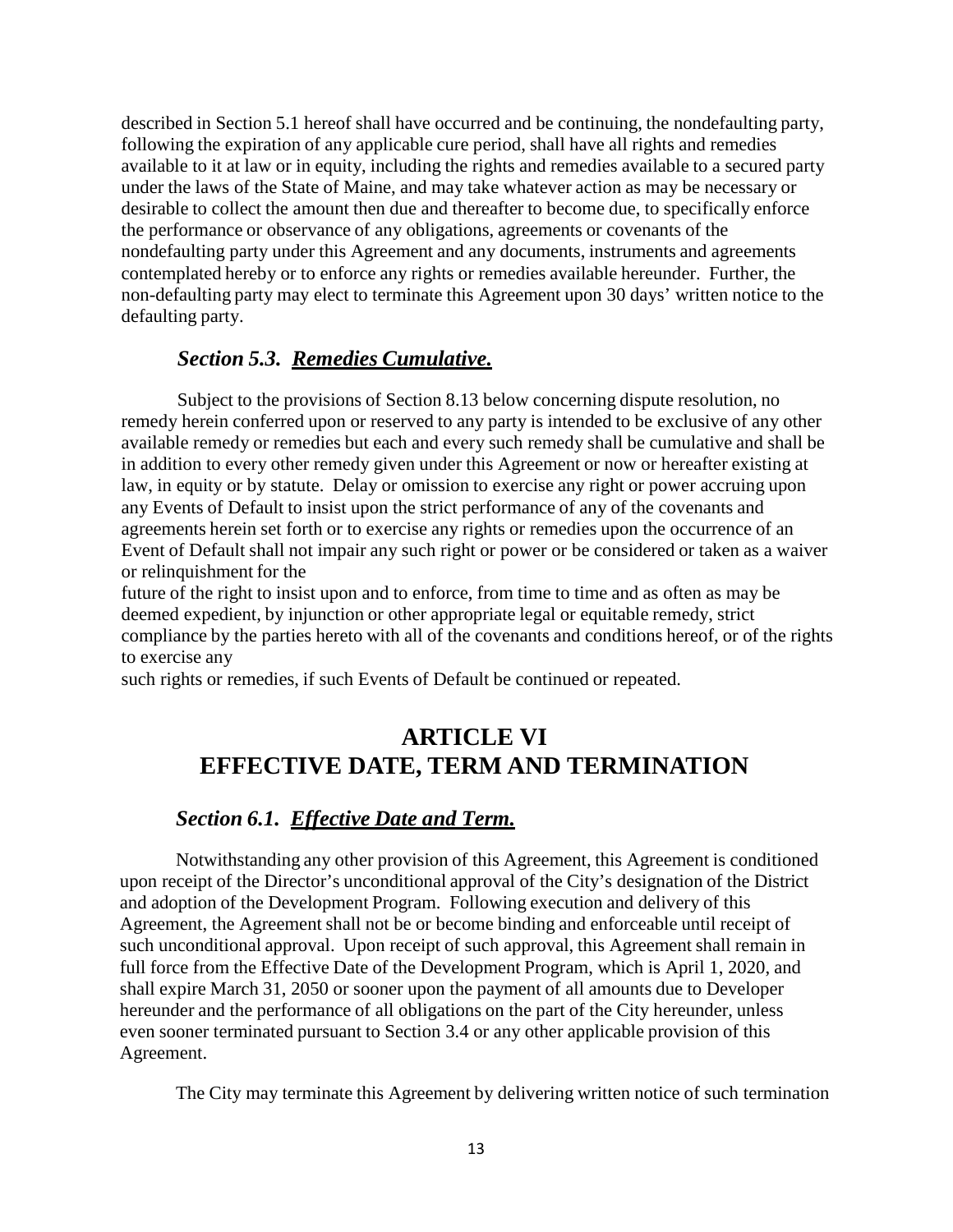to Developer in the event that Developer does not receive a certificate of occupancy for the Project by June 30, 2023.

Termination by City. Notwithstanding anything to the contrary in this Agreement, in the event that the Declaration, as that term is defined in Section 8.15 below, is terminated by foreclosure of a lien on the Project that has priority over the Declaration, the City shall have the right to terminate this Agreement by providing Developer with 30 days written notice prior to the effective date of termination. If the City elects to exercise its right to terminate this Agreement due to a foreclosure of the Declaration, the Developer shall have the right to attempt to reinstate the Declaration and this Agreement. If the Developer elects to exercise its right to reinstate the Declaration and this Agreement, it shall provide written notice to the City within 30 days of receipt of the City's notice of its intent to terminate the Agreement. The Developer will then have one (1) year to reinstate the Declaration and this Agreement or cause the Declaration to be reinstated by the foreclosing party; provided, however, that the City shall have no obligation to make payments to Developer hereunder after it provides the termination notice unless and until the Declaration is reinstated and in full force and effect. Reinstatement of the Declaration shall automatically reinstate this Agreement.

#### *Section 6.2. Cancellation and Expiration of Term.*

At the acceleration, termination or other expiration of this Agreement in accordance with the provisions of this Agreement, the City and Developer shall each execute and deliver such documents and take or cause to be taken such actions as may be necessary to evidence the termination of this Agreement.

# **ARTICLE VII ASSIGNMENT AND PLEDGE OF DEVELOPER'S INTEREST**

## *Section 7.1. Consent to Pledge, Collateral Assignment Or Grant of a Security Interest.*

The City hereby acknowledges that Developer may pledge, assign and grant a security interest in its right, title and interest in, to and under this Agreement as collateral for financing provided by a bank, financial institution, Maine State Housing Authority, or other public or private lending institutions and organizations to Developer for the Project, although no obligation is hereby imposed on Developer to make such assignment or pledge. Recognizing this possibility, the City does hereby consent and agree to the pledge and assignment of and the grant of a security interest in all Developer's right, title and interest in, to and under this Agreement and in, and to the payments to be made to Developer hereunder, to third parties as collateral or security for indebtedness or otherwise, on one or more occasions during the term hereof. The City agrees upon request to execute and deliver any assignments, pledge agreements, consents or other confirmations required by the prospective pledgee or assignee or secured party, including without limitation recognition of the pledgee or assignee or secured party as the holder of all right, title and interest herein and as the payee of amounts due and payable hereunder and any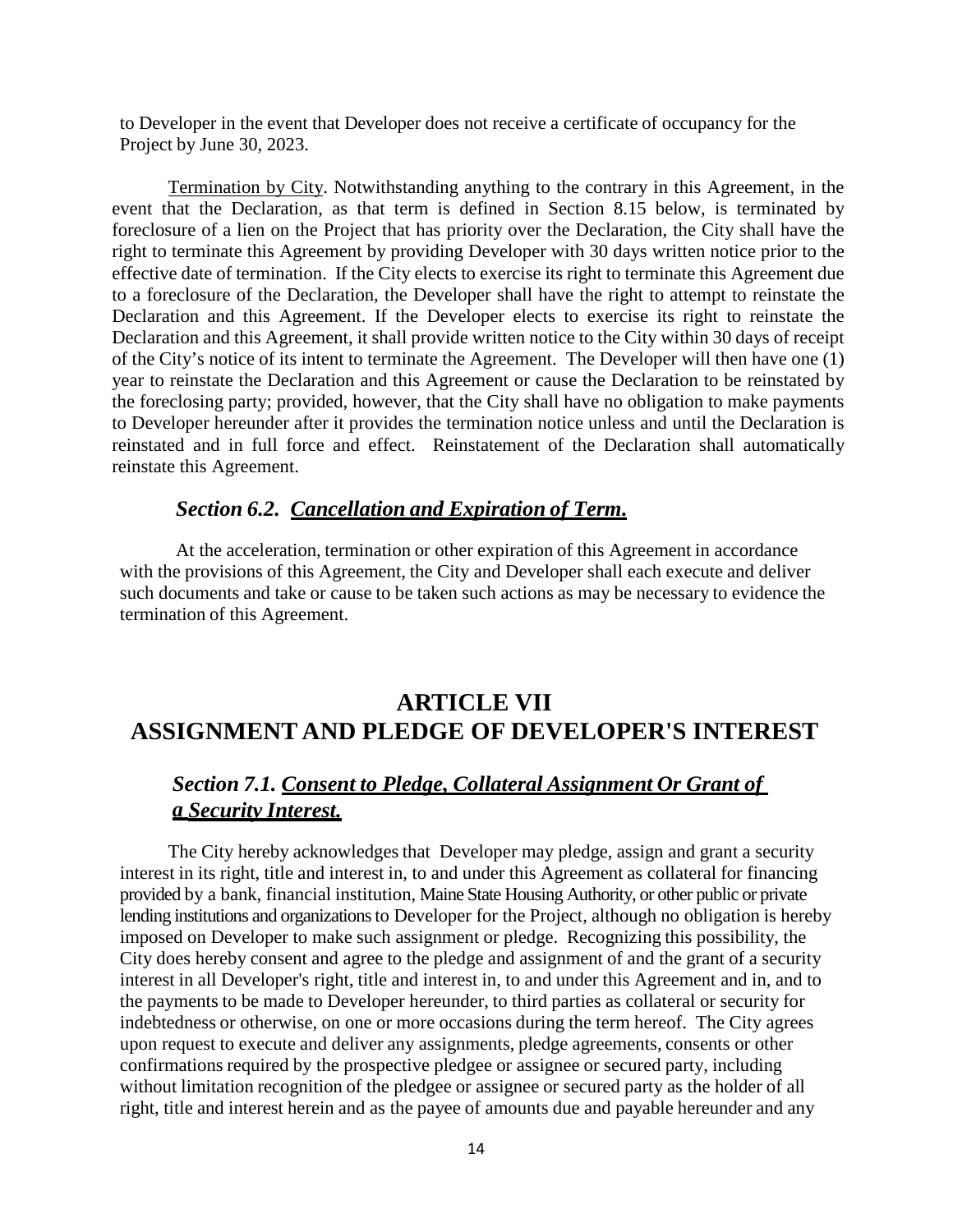and all such other documentation as shall confirm to such pledgee or assignee or secured party the position of such assignee or pledgee or secured party and the irrevocable and binding nature of this Agreement, and provide to the pledgee or assignee such rights and/or remedies as the parties may reasonably deem necessary for establishing, perfection and protection of its interest herein. Developer shall be responsible for the City's necessary and reasonable costs of counsel with respect to any such pledge or assignment.

## *Section 7.2. Transfer.*

Except as specified in Section 7.1 hereof, Developer shall not transfer or assign any portion of its rights in, to and under this Agreement without the prior written consent of the City, which consent shall not be unreasonably withheld, conditioned or delayed.

# **ARTICLE VIII MISCELLANEOUS**

## *Section 8.1. Successors.*

In the event of the dissolution, merger or consolidation of the City or Developer, the covenants, stipulations, promises and agreements set forth herein, by or on behalf of or for the benefit of such party shall bind or inure to the benefit of the successors and assigns thereof from time to time and any entity, officer, board, commission, agency or instrumentality to whom or to which any power or duty of such party shall be transferred.

## *Section 8.2. Parties-in-Interest.*

Except as herein otherwise specifically provided, nothing in this Agreement expressed or implied is intended or shall be construed to confer upon any person, firm or corporation other than the City and Developer any right, remedy or claim under or by reason of this Agreement, it being intended that this Agreement shall be for the sole and exclusive benefit of the City and Developer.

## *Section 8.3. Severability.*

In case any one or more of the provisions of this Agreement shall, for any reason, be held to be illegal or invalid, such illegality or invalidity shall not affect any other provision of this Agreement and this Agreement shall be construed and enforced as if such illegal or invalid provision had not been contained herein.

## *Section 8.4. No Personal Liability of Officials of the City.*

(a) No covenant, stipulation, obligation or agreement of the City contained herein shall be deemed to be a covenant, stipulation or obligation of any present or future elected or appointed official, officer, agent, servant or employee of the City in his or her individual capacity, and neither the City Council nor any official, officer, employee or agent of the City shall be liable personally with respect to this Agreement or be subject to any personal liability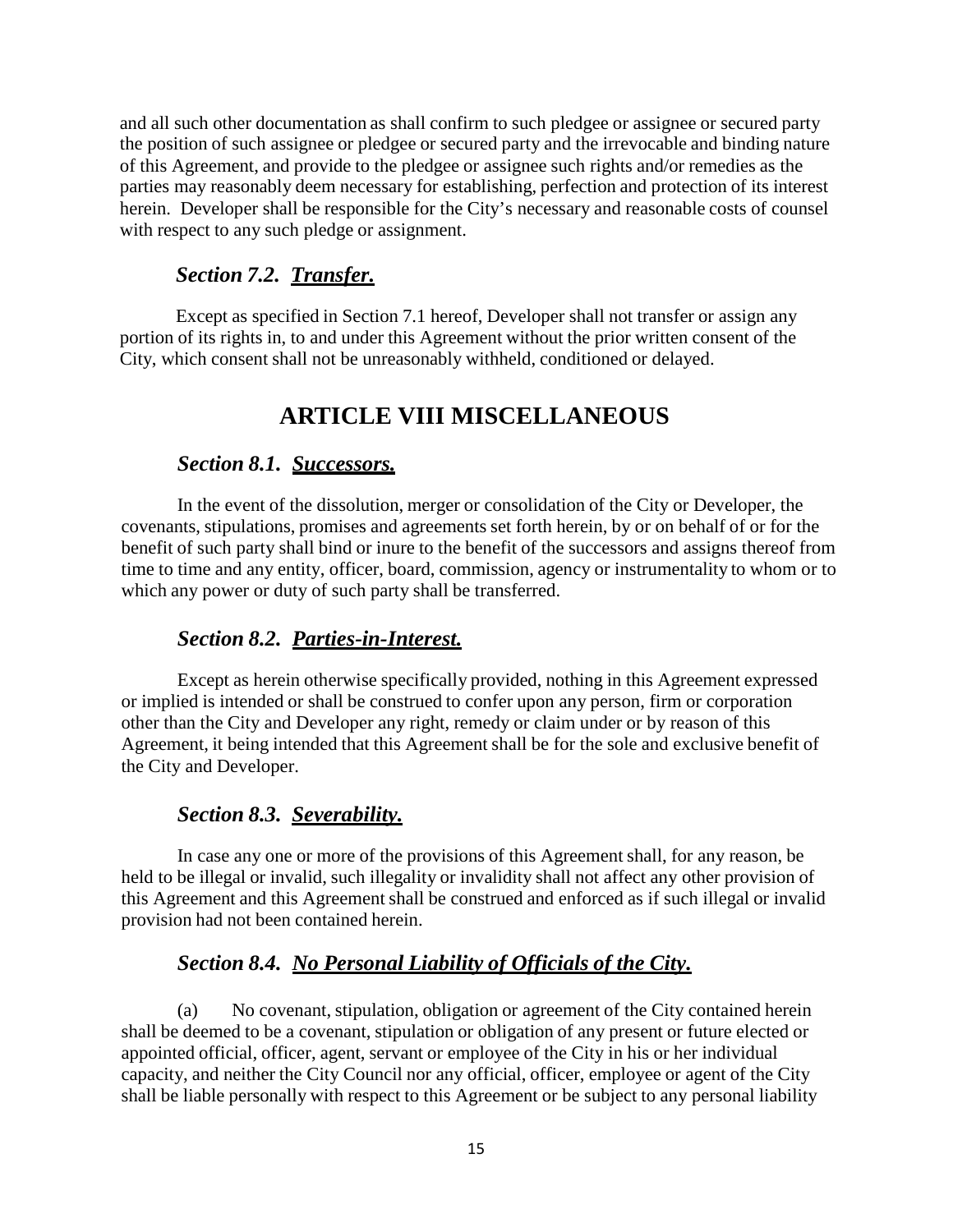or accountability by reason hereof.

(b) No covenant, stipulation, obligation or agreement of Developer contained herein shall be deemed to be a covenant, stipulation or obligation of any present or future officer, agent, servant or employee of Developer in his or her individual capacity, and no official, officer, employee or agent of Developer shall be liable personally with respect to this Agreement or be subject to any personal liability or accountability by reason hereof.

## *Section 8.5. Counterparts.*

This Agreement may be executed in any number of counterparts, each of which, when so executed and delivered, shall be an original, but such counterparts shall together constitute but one and the same Agreement.

# *Section 8.6. Governing Law.*

The laws of the State of Maine shall govern the construction and enforcement of this Agreement.

## *Section 8.7. Notices.*

All notices, certificates, requests, requisitions or other communications by the City or Developer pursuant to this Agreement shall be in writing and shall be sufficiently given and shall be deemed given when mailed by first class mail, postage prepaid, addressed as follows:

If to the City:

City of Portland Attn. Housing and Community Development Division 389 Congress Street Portland, ME 04101

With a copy to:

Corporation Counsel's

**Office** 389 Congress Street Portland, Maine 04101

If to Developer:

Avesta Valley Street LP c/a Avesta Housing Development Corporation 307 Cumberland Avenue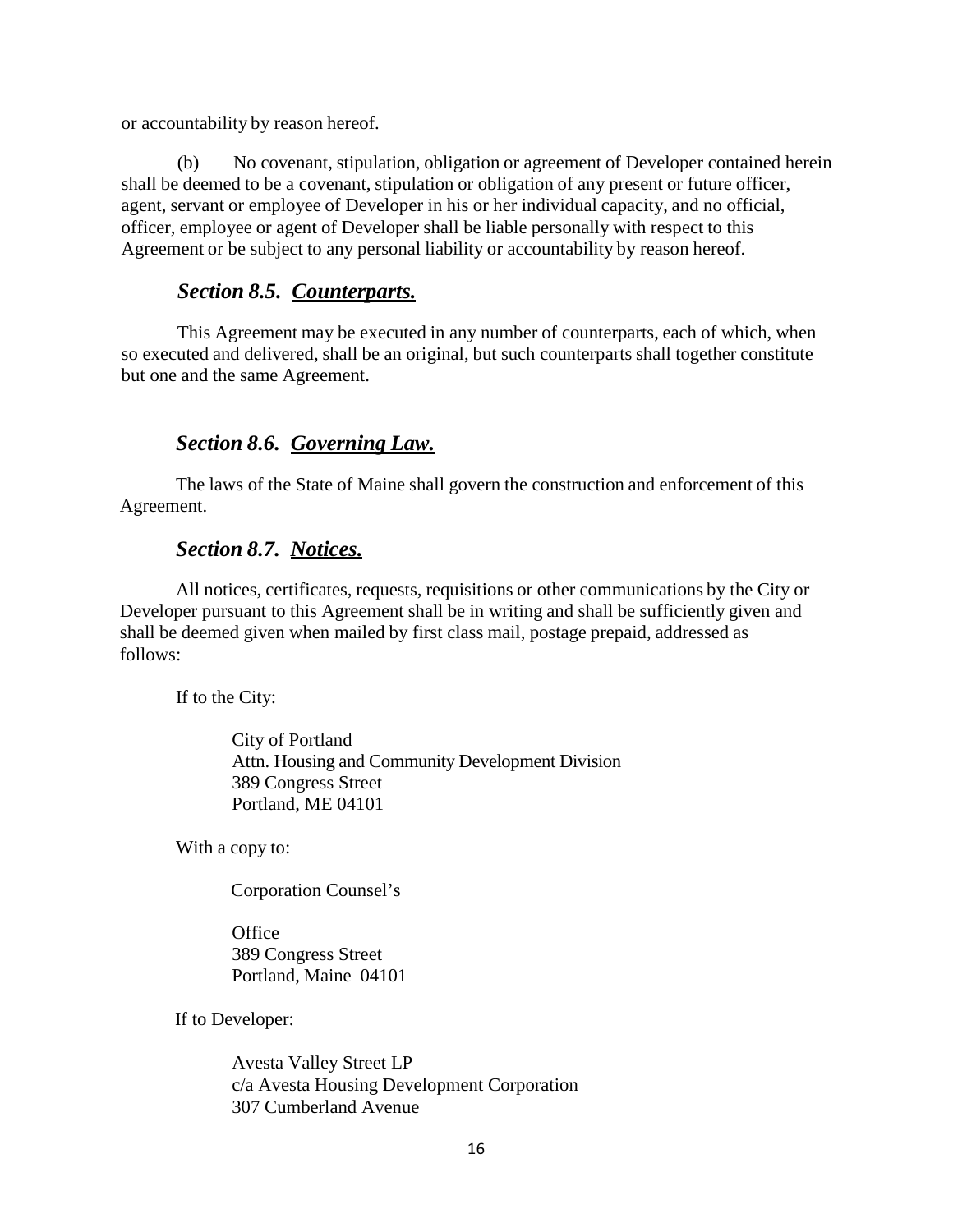Portland, ME 04101

With a copy to:

Curtis Thaxter One Canal Plaza, Suite 1000 Portland, ME 04101

Either of the parties may, by notice given to the other, designate any further or different addresses to which subsequent notices, certificates, requests or other communicationsshall be sent hereunder.

### *Section 8.8. Amendments.*

This Agreement may be amended only with the concurring written consent of both of the parties hereto.

### *Section 8.9. Records.*

The City shall maintain records which are adequate in all respects to make the calculation of Increased Assessed Value and Tax Increment Revenues required to calculate the deposits into the Development Program Fund hereunder, and shall provide to Developer, upon request by Developer, a summary of such calculations.

### *Section 8.10. Reserved.*

### *Section 8.11. Integration.*

This Agreement completely and fully supersedes all other prior or contemporaneous understandings or agreements, both written and oral, between the City and Developer relating to the specific subject matter of this Agreement and the transactions contemplated hereby.

## *Section 8.12. Reserved.*

## *Section 8.13. Dispute Resolution.*

In the event of a dispute regarding this Agreement or the transactions contemplated by it, the parties hereto will use all reasonable efforts to resolve the dispute on an amicable basis. If the dispute is not resolved on that basis within sixty (60) days after one party first brings the dispute to the attention of the other party, either party may file suit to resolve the dispute in the Superior Court located in Cumberland County, State of Maine, which the parties agree shall have exclusive jurisdiction for all actions, proceedings and litigation arising from or relating directly or indirectly to this Agreement or any of the obligations hereunder. This clause shall not bar the City's assessment or collection of property taxes in accord with law, including by judicial proceedings, including tax lien thereof.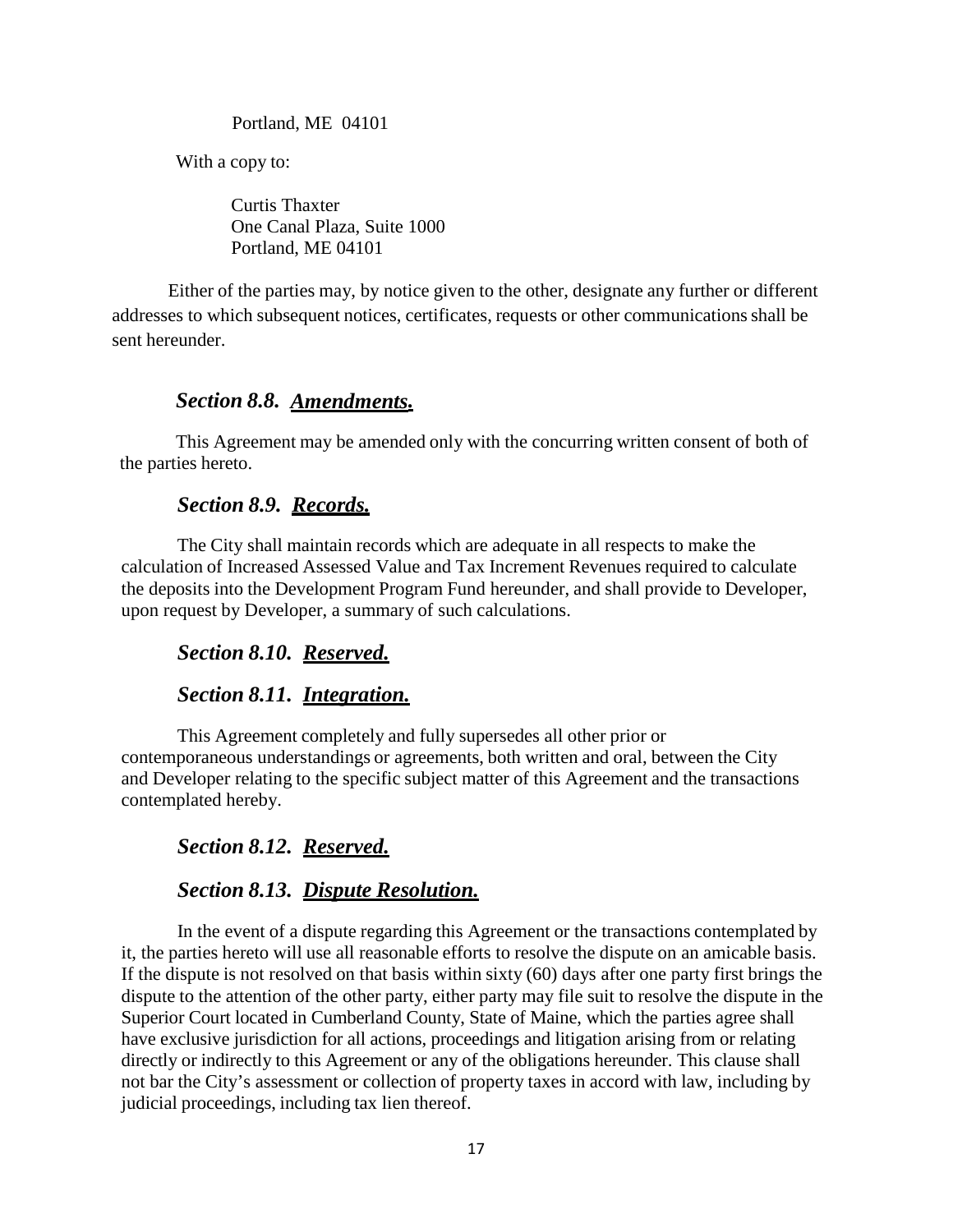### *Section 8.14. Tax Laws and Valuation Agreement.*

The parties acknowledge that all laws of the State now in effect or hereafter enacted with respect to taxation of property shall be applicable and that the City, by entering into this Agreement, is not excusing any non-payment of taxes by Developer. Without limiting the foregoing, the City and Developer shall always be entitled to exercise all rights and remedies regarding assessment, collection and payment of taxes assessed on Developer's property. In addition, the Development Program makes certain assumptions and estimates regarding valuation, depreciation of assets, tax rates and estimated costs. The City and Developer hereby covenant and agree that the assumptions, estimates, analysis and results set forth in the Development Program shall in no way (a) prejudice the rights of any party or be used, in any way, by any party in either presenting evidence or making argument in any dispute which may arise in connection with valuation of or abatement proceedings relating to Developer's property for purposes of ad valorem property taxation or (b) vary the terms of this Agreement even if the actual results differ substantially from the estimates, assumptions or analysis.

## *Section 8.15. Affordability Covenants.*

The Developer and the City shall, in order to assure the continued affordability of the units in the Project as required by the Development Program, Maine State Housing Authority and applicable laws, regulations and ordinances, execute a declaration (the "Declaration") which is substantially in the same form as the Declaration of Covenants, Conditions and Restrictions which is attached to the Development Program as Exhibit I.

**IN WITNESS WHEREOF**, the City and Developer have caused this Agreement to be executed in their respective corporate names and their respective corporate seals to be hereunto affixed and attested by the duly authorized officers, all as of the date first above written.

| WITNESS:        | <b>CITY OF PORTLAND, ME</b>                                                  |
|-----------------|------------------------------------------------------------------------------|
|                 | By:<br>Name: Jon P. Jennings<br>Its City Manager Duly Authorized by the City |
|                 | Council at its meeting on <b>[Enter meeting date]</b>                        |
| <b>WITNESS:</b> | <b>AVEST VALLEY STREET LP</b>                                                |
|                 | BY: Pinecone Housing Corporation, its General                                |
|                 | <b>Partner</b>                                                               |
|                 |                                                                              |
|                 | Name: Dana Totman                                                            |
|                 | Its President                                                                |